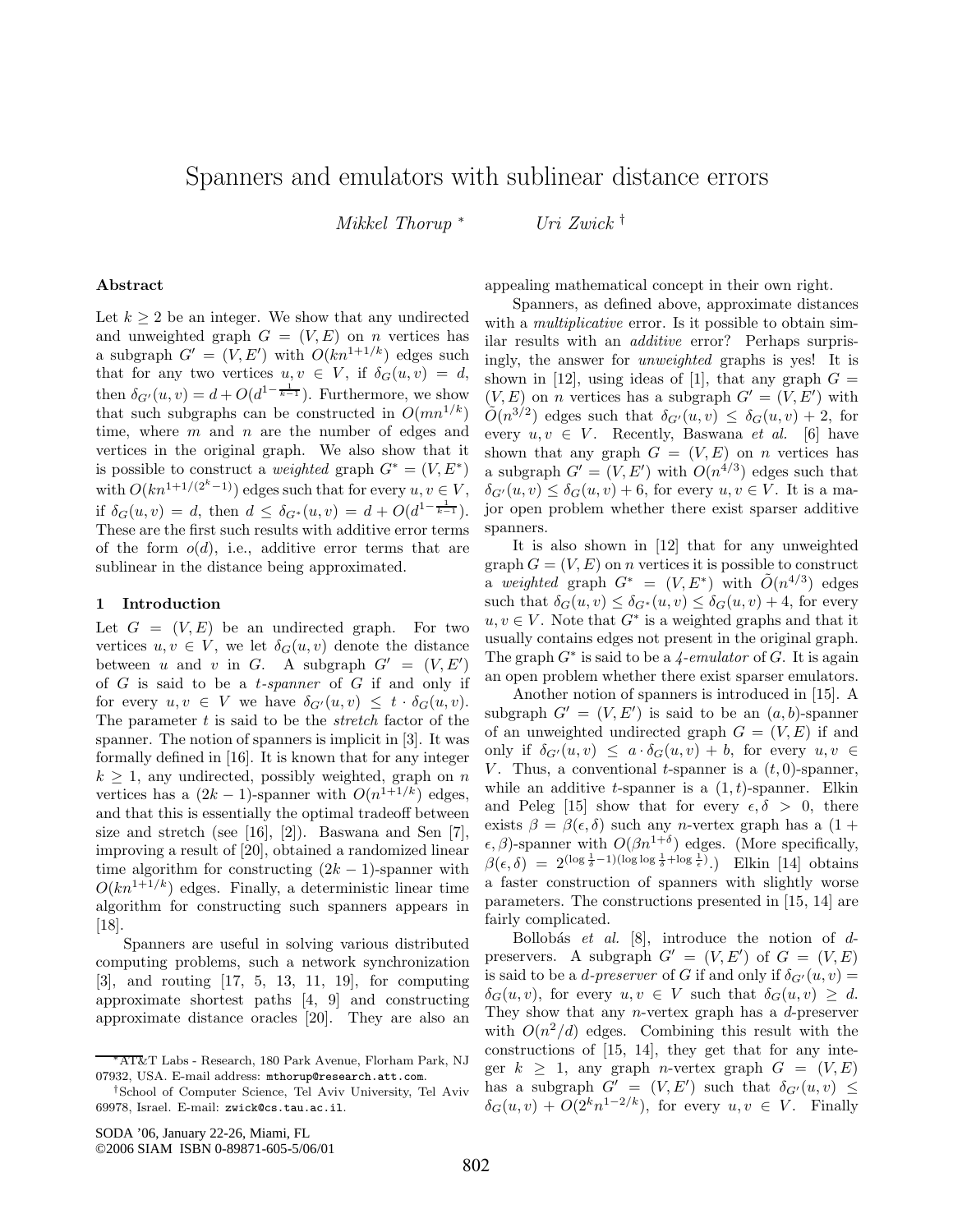Coppersmith and Elkin [10] show that for every set  $P \subseteq V \times V$  of vertex pairs of an *n*-vertex undirected graph  $G = (V, E)$  there exists a subgraph  $G' = (V, E')$ with  $O(\min\{n^{1/2}p, np^{1/2}\})$  edges, where  $p = |P|$ , that preserves all the distances between the pairs of vertices in P.

We obtain for the first time arbitrarily sparse subgraphs with additive error terms that are sublinear in the *distance* being approximated. Our constructions are very simple. They also provide alternative derivations of the results of Elkin and Peleg [15] and Elkin [14], as well as some other results.

The rest of the paper is organized as follows. In the next two Sections we describe two different constructions that show that for any integer  $k \geq 2$ , any unweighted undirected graph  $G = (V, E)$  on n vertices has a subgraph  $G' = (V, E')$  with  $O(kn^{1+1/k})$ edges such that for every two vertices  $u, v \in V$ , if  $\delta_G(u, v) = d$ , then  $\delta_{G'}(u, v) = d + O(d^{1 - \frac{1}{k-1}})$ . The first construction, presented in Section 2, is new. It provides the simplest possible setting for presenting our new ideas. A disadvantage of this first construction, however, is that the construction of the subgraph  $G' =$  $(V, E')$  with the required properties, at least using a naive implementation, requires  $O(mn)$  time. A second construction, which is as simple as the first construction, but with a slightly more complicated analysis, is presented in Section 3. The advantage of this second construction is that it can be carried out in  $O(mn^{1/k})$  time, where  $m = |E|$  is the number of edges in the original graphs. The second construction is actually not new. We show that the multiplicative spanner construction algorithm of [20], when applied to *unweighted* graphs, actually constructs subgraphs with the required properties. A new analysis, very different from the one given in [20], is needed, however, to show that.

In Section 4 we show that for any integer  $k \geq 2$ , and any unweighted undirected graph  $G = (V, E)$  on n vertices there exists a *weighted* graph  $G = (V, E^*)$  with  $O(kn^{1+1/(2^k-1)})$  edges such that for every two vertices  $u, v \in V$ , if  $\delta_G(u, v) = d$ , then  $d \leq \delta_{G'}(u, v) = d +$  $O(d^{1-\frac{1}{k-1}})$ . Note that by allowing the use of weighted edges that are not present in the original graph the number of edges needed to obtain an error term of the form  $O(d^{1-\frac{1}{k-1}})$  is drastically reduced from  $O(kn^{1+1/k})$ to  $O(kn^{1+1/(2^{k'}-1)})$ . We end in Section 5 with some concluding remarks and open problems.

### **2 First spanner construction**

We start by choosing a sequence  $A_0 \supseteq A_1 \supseteq \cdots \supseteq$  $A_{k-1} \supseteq A_k$  of vertex sets as follows. We let  $A_0 = V$ .

$$
SPAN_1(G, k):
$$
  
\n $A_0 = V$ ;  $A_k = \phi$   
\nfor  $i \leftarrow 1$  to  $k - 1$  do  
\n// Get  $A_i$  by picking each vertex of  $A_{i-1}$ ,  
\n// independently, with probability  $n^{-1/k}$ .  
\n $A_i \leftarrow SAMPLE(A_{i-1}, n^{-1/k})$   
\nfor  $i \leftarrow 1$  to  $k - 1$  do  
\nfor each  $v \in A_i - A_{i+1}$  do  
\n// Construct a BFS search tree rooted at v. Stop  
\n// but of the  $A_{i+1}$  vertices reached, choose the one  
\n// with the smallest index and add it to the tree.  
\n $E(v) \leftarrow BFS(G, v, A_{i+1})$   
\nreturn  $(V, \bigcup_{v \in V} E(v))$ 

Figure 1: Constructing a sparse subgraph that approximates all distances fairly well.

For  $1 \leq i \leq k$ , we obtain  $A_i$  by picking each vertex of  $A_{i-1}$ , independently, with probability  $n^{-1/k}$ . We let  $A_k = \phi$ . If  $v \in V$  is a vertex, then the distance  $\delta(v, A_i)$ from v to  $A_i$  is naturally defined as

$$
\delta(v, A_i) = \min\{\,\delta(v, w) \mid w \in A_i\} \, .
$$

As  $A_k = \phi$ , we let  $\delta(v, A_k) = \infty$ . For  $v \in V$  and  $0 \leq i \leq k$ , we let  $p_i(v)$  be a vertex of  $A_i$  that satisfies  $\delta(v, p_i(v)) = \delta(v, A_i)$ . (If there are several such vertices, we take the one with the smallest serial number.) We now define the open and closed *balls*, *Ball*(*v*) and *Ball*[*v*], respectively, of a vertex  $v \in A_i - A_{i+1}$ , where  $0 \leq i \leq k$ , as follows:

$$
Ball(v) = \{ w \in V \mid \delta(v, w) < \delta(v, A_{i+1}) \},
$$
\n
$$
Ball[v] = Ball(v) \cup \{ p_{i+1}(v) \} .
$$

Note that if  $v \in A_{k-1}$ , then  $Ball(v) = V$ . (This follows as  $A_k = \phi$  and  $\delta(v, A_k) = \infty$ . We also define then  $Ball[v] = V$ . It is easy to see that if  $v \in A_i - A_{i+1}$ , where  $0 \le i < k - 1$ , then  $Ball[v] \cap A_{i+1} = \{p_{i+1}(v)\}.$ It is also easy to check that if  $u \in Ball[v]$  and p is a shortest path from  $u$  to  $v$ , then all vertices on the path  $p$ are also in *Ball*[v]. We let  $Tree(v) = (Ball[v], E(v))$ be a tree of shortest paths from  $v$  to all other vertices of *Ball*[v]. Obviously,  $E(v)$  contains only  $|Ball[v]| - 1$ edges. The sparse subgraph of  $G$  that approximates well all distances in G is then  $G' = (V, E')$ , where  $E' = \bigcup_{v \in V} E(v)$ . A pseudo-code of the algorithm used to construct this subgraph is given in Figure 1.

Lemma 2.1. *The expected number of edges in the subgraph*  $G' = (V, E')$  *returned by the call*  $SPAN_1(G, k)$  *is*  $O(\ln^{1+1/k})$  $O(kn^{1+1/k})$ .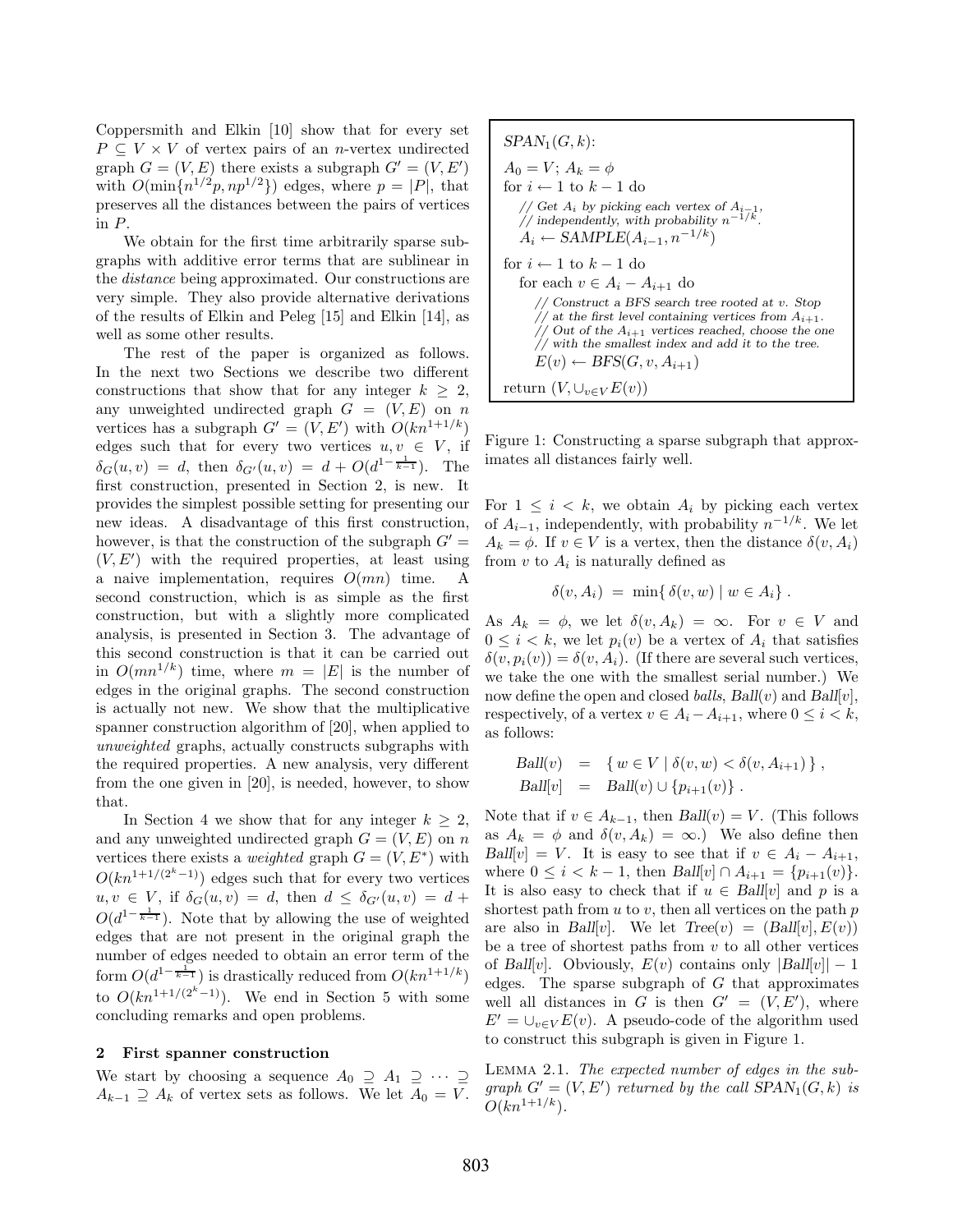*FIND-PATH*<sub>1</sub> $(u, v)$ : if  $u = v$  then return  $i \leftarrow level(u)$  $w \leftarrow FAR(u, v)$ if  $w = v$  or  $\delta(u, w) \geq x_i$  then  $WALK(u, w)$ else  $u' \leftarrow p_{i+1}(u)$ <br>  $W_{i} \cup W_{j} \cup W_{j}$  $WALK(u, u')$  $FIND-PATH<sub>1</sub>(u', v)$ 

Figure 2: The path finding strategy used in the proof of Theorem 2.1.

*Proof.* Consider a vertex  $v \in A_i - A_{i+1}$ . Each vertex  $u \in V$  becomes an element of  $A_{i+1}$ , independently, with probability  $n^{-(i+1)/k}$ . It follows easily then that  $E[|Ball(v)|] = n^{(i+1)/k}$ . As  $E[|A_i|] = n^{1-i/k}$ , we get that the expected number of edges in the subgraph constructed is at most  $O(kn^{1+k})$ , as required.  $\Box$ 

THEOREM 2.1. Let G' is a subgraph of G returned by *the call*  $SPAN_1(G, k)$ *. Then, for every*  $u, v \in V$ *, if*  $\delta_G(u, v) = d$ , then

$$
\delta_{G'}(u, v) \leq d + 4(2 + \lceil d^{1/(k-1)} \rceil)^{k-2}.
$$

*In other words,*  $\delta_{G'}(u, v) = d + O(d^{1 - \frac{1}{k-1}})$ *.* 

*Proof.* For brevity, we use  $\delta(u, v) = \delta_G(u, v)$  to denote distances in G, and  $\delta'(u, v) = \delta_{G'}(u, v)$  to denote distances in  $G'$ . We show that for every two vertices  $u, v \in V$  such that  $\delta(u, v) = d$  and every  $\epsilon > 0$ , we have

$$
\delta'(u,v) \le (1+\epsilon)d + 2\lceil 2 + \frac{2}{\epsilon} \rceil^{k-2}.
$$

The choice  $\epsilon = 2d^{-1/(k-1)}$  then yields the claim of the theorem. To prove the bound  $\delta'(u, v) \leq (1 + \epsilon)d + 2[2 +$  $\frac{2}{\epsilon}$ <sup>2</sup> k<sup>-2</sup>, we use a path-finding strategy described below. Before describing the path-finding strategy, it is useful to define the notion of a *farthest reachable* vertex in G' on the way to of a given vertex:

DEFINITION 2.1.  $(WAY(u, v)$  AND  $FAR(u, v))$ 

Let  $G = (V, E)$  be a graph and let  $G' =$  $' = (V, E')$ *be a subgraph of G. Let*  $u, v \in V$ *. Let*  $WAY(u, v) = \{w \in V \mid \delta'(u, w) + \delta(w, v) = \delta(u, v)\}\$ *be the set of vertices for which there is a shortest*

*path from* u *to* v *in* G *that pass through* w *and for* which  $\delta'(u, w) = \delta(u, w)$ *. Informaly, we say that the vertices of*  $WAY(u, v)$  *are* on the way *from* u to v. *Let*  $FAR(u, v)$  *be a vertex*  $w \in \text{WAY}(u, v)$  *which is farthest away from u, i.e., a vertex*  $w \in \text{WAY}(u, v)$  *for* which  $\delta'(u, w) = \delta(u, w)$  *is as large as possible.* (As  $u \in \text{WAY}(u, v)$ ,  $\text{FAR}(u, v)$  *is well defined.*)

Note that the definitions of  $WAY(u, v)$  and  $FAR(u, v)$  depend on the G and the subgraph  $G'$  whose identity will always be clear from the context.

LEMMA 2.2. *Let*  $u \in A_i - A_{i+1}$ *, where*  $0 \le i < k - 1$ *,*  $v \in V$  and let  $w = \text{FAR}(u, v)$ . If  $w \neq v$ , then  $\delta'(u, p_{i+1}(u)) \leq \delta(u, w) + 1.$ 

*Proof.* Let  $p$  be a shortest path in  $G$  from  $u$  to  $v$  that passes through  $w$ . Let  $w'$  be the vertex that follows  $w$ on p. As  $w' \notin \text{WAY}(u, v)$ , we have  $\delta'(u, w') > \delta(u, w')$ . Thus,  $w' \notin Ball(u)$ . It follows, that  $\delta'(u, p_{i+1}(u)) =$ <br>  $\delta(u, x_{i-1}(u)) \leq \delta(u, u')$ ,  $\delta(u, w) + 1$  as positived  $\delta(u, p_{i+1}(u)) \leq \delta(u, w') = \delta(u, w) + 1$ , as required.  $\Box$ 

Our path-finding strategy finds a short path from  $u$ to  $v$  in the subgraph  $G'$  as follows. Suppose that  $u \in A_i - A_{i+1}$ , where  $1 \leq i \leq k$ . Let  $w = \text{FAR}(u, v)$ . Let  $x_i$  be a parameter to be chosen later. The  $x_i$ 's will grow exponentially in *i*. If  $\delta'(u, w) = \delta(u, w) \geq x_i$ , or if  $w = v$ , we use a shortest path of G' to walk from u and w. If  $w = v$ , we are done. If  $w \neq v$ , we apply the path-finding strategy recursively to find a short path from w to v. Otherwise, if  $\delta'(u, w) = \delta(u, w) < x_i$ , we use a shortest path of G' to walk from u to  $u' = p_{i+1}(u)$ .<br>
Pri I spring 2.2 are hore  $S(u, u') \leq S(u, u) + 1 \leq v$ . By Lemma 2.2, we have  $\delta'(u, u') \leq \delta(u, w) + 1 \leq x_i$ . We then again use the path-finding strategy to find a short path from  $u'$  to  $v$ . The intuition behind this strategy is the following: if we cannot move far enough along a shortest path to  $v$ , we are better off heading to the nearest vertex of the next level, from which we will hopefully be able to make much more progress. Note that such 'diversions' can occur at most  $k - 2$  times, as when a vertex from  $A_{k-1}$  is reached, its ball contains all the vertices of the graph. A formal description of this path-finding strategy is given in Figure 2. For every vertex  $u \in V$ , we let  $level(u)$  be the index  $0 \leq i \leq k$ such that  $u \in A_i - A_{i+1}$ .

The parameters  $x_i$ , for  $0 \leq i \leq k$ , used by the pathfinding strategy are set as follows. We let  $y_i = \lceil 2 + \frac{2}{\epsilon} \rceil^i$ , for  $0 \le i \le k - 2$ , and then  $x_i = y_i - y_{i-1}$ , for  $1 \leq i \leq k-2$ . We also let  $x_0 = 1$  and  $x_{k-1} = \infty$ .

LEMMA 2.3. Let  $u, v \in V$  and suppose that  $\delta(u, v) = d$ . *Then, the path-finding strategy finds a path from* u *to* v *in*  $G'$  whose length is at most  $(1+\epsilon)d + 2[2+\frac{2}{\epsilon}]^{k-2}$ .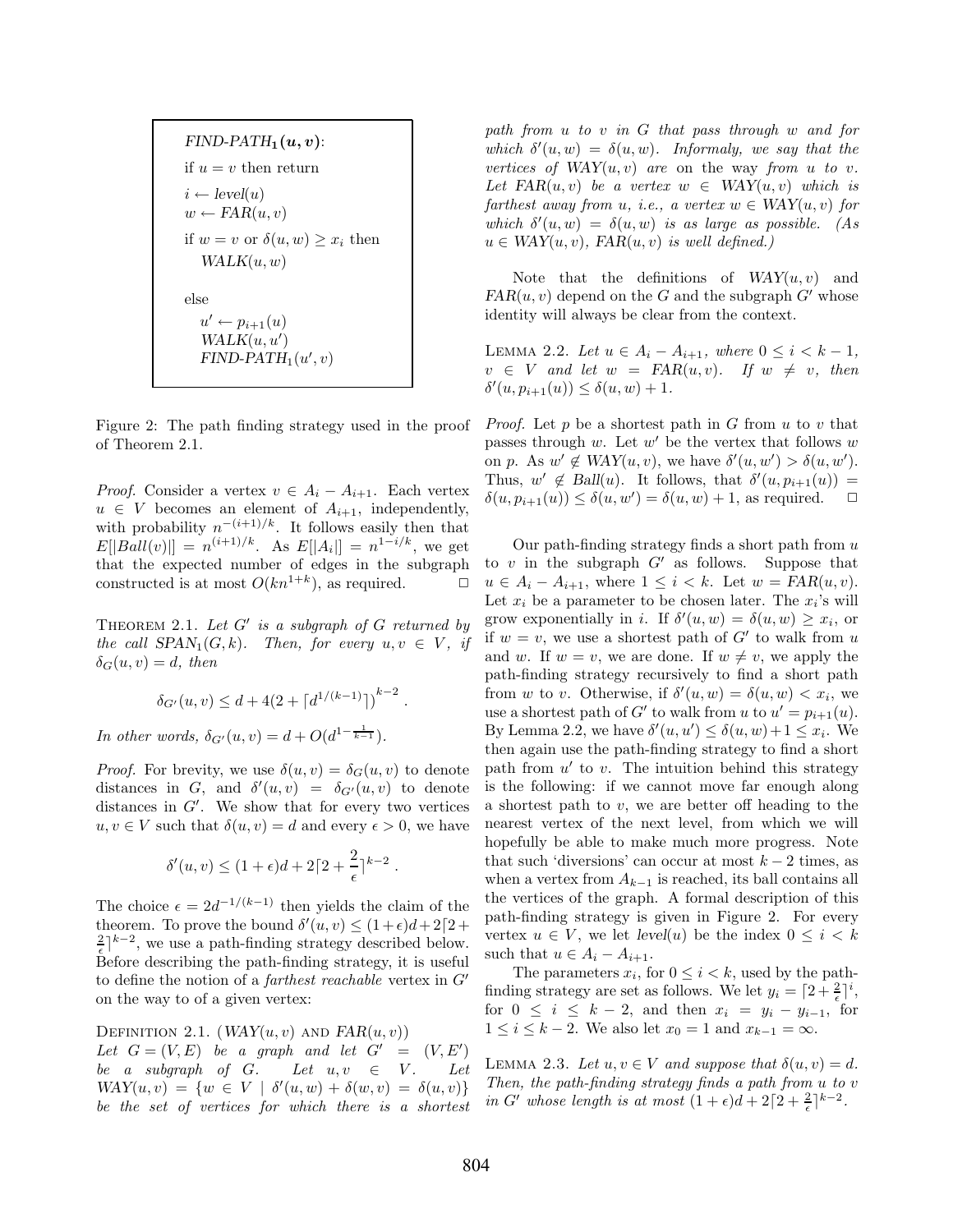*Proof.* We prove the lemma by induction on d. The lemma clearly holds for  $d = 0$ . Assume the lemma holds for all values smaller than d. Consider the sequence  $u = u_0, u_1, \ldots, u_i$ , where  $u_j \in A_j$ , for  $1 \leq j \leq i$ , of centers reached before we could finally reach  $v$ , or make at least  $x_i$  steps in its direction. Note that  $i \leq k-1$ , as the spanner contains shortest paths trees rooted at all the vertices of  $A_{k-1}$ . By Lemma 2.2, we then have  $\delta'(u_j, u_{j+1}) \leq x_j$ , and therefore

$$
\delta(u, u_i) \leq \sum_{j=0}^{i-1} \delta'(u_j, u_{j+1})
$$
  
 
$$
\leq x_0 + x_1 + \ldots + x_{i-1} = y_{i-1}.
$$

We also have  $\delta(u_i, v) \leq \delta(u_i, u_0) + \delta(u_0, v) \leq y_{i-1} + d$ .

Suppose, at first, that the destination  $v$  is reached by taking at most  $x_i$  steps from  $u_i$ . Then the path in  $G'$  returned by the path-finding strategy is of length at most  $d + 2y_{i-1} \leq d + 2y_{k-2} = d + 2\lceil 1 + \frac{2}{\epsilon} \rceil^{k-2}$ , as required.

Consider now the more interesting case in which we have made  $x'_i \geq x_i$  steps in the direction of v from  $u_i$ and reached a vertex  $w \neq v$ . The total length of the path followed from u to w is then at most  $y_{i-1} + x'_i$ , and<br>the distance to u degreesed by at least  $x'_i$ , where  $\sum_{i=1}^{n}$ the distance to v decreased by at least  $x'_i - y_{i-1}$ . To see that, note that as  $w \in WAY(u_i, v)$ , we have  $\delta(w, v)$  =  $\delta(u_i, v) - x'_i$ . As  $\delta(u_i, v) \leq \delta(u_i, u) + \delta(u, v) \leq y_{i-1} + d$ we get that  $\delta(w, v) \le (y_{i-1} + d) - x'_i = d - (x'_i - y_{i-1}),$ as claimed.

By the induction hypothesis, the subgraph  $G'$  contains a path from w to v of length at most  $(1+\epsilon)(d-(x_i'-\epsilon))$  $(y_{i-1}) + 2[2 + \frac{2}{5}]^{k-2}$ . Together with the path of length at most  $y_{i-1} + x'_i$  from u to w, we get a path of length at most  $(1+\epsilon)(d-(x'_i-y_{i-1}))+ (y_{i-1}+x'_i)+2[2+\frac{2}{\epsilon}]^{k-2}$ from u to v.

All that remains, therefore, is to check that  $(1 +$  $\epsilon$ )(d –  $(x'_i - y_{i-1})$ ) +  $(y_{i-1} + x'_i) \leq (1 + \epsilon)d$ . This is equivalent to  $y_{i-1} + x'_i \leq (1 + \epsilon)(x'_i - y_{i-1})$  which is in turn equivalent to  $(2 + \epsilon)y_{i-1} \leq \epsilon x'_i$ . As  $x'_i \geq x_i$ ,<br>it is appear to shock this condition for  $x'_i$ it is enough to check this condition for  $x'_i = x_i$ . As  $x_i = y_i - y_{i-1}$ , the condition becomes  $y_i \geq \frac{2(1+\epsilon)}{\epsilon} y_{i-1}$ , which is exactly the property the sequence  $y_i$  was chosen to satisfy.  $\Box$ 

This completes the proof of the Theorem.  $\Box$ 

It is interesting to note that Theorem 2.1 implies the result obtained by Elkin and Peleg [15]. Namely, that for every  $\epsilon, \delta > 0$ , there exists  $\beta = \beta(\epsilon, \delta)$  such any *n*-vertex graph has a  $(1 + \epsilon, \beta)$ -spanner with  $O(\beta n^{1+\delta})$ edges. To see that just use  $k = \lfloor 1/\delta \rfloor$  and  $\beta(\epsilon, \delta)$  =  $2\lceil 2+\frac{2}{\epsilon}\rceil^{k-2}$ . Lemma 2.3 then says that  $G'$  is an  $(1+\epsilon, \beta)$ spanner of G. Theorem 2.1 is, however, stronger than the result of [15], as the *same* graph is an  $(1 + \epsilon, \beta)$ spanner of G, for any  $\epsilon > 0$ . The parameter  $\epsilon$  is not used in the construction of our subgraph  $G'$ , only in the analysis. (See also the discussion after the proof of Theorem 4.1.)

A naive implementation of the above construction takes  $O(mn)$  time. Can we get a similar construction with a faster running time? This question is answered in the next Section.

## **3 Second spanner construction**

The construction of the previous section is very simple, but not as efficient as we would like it to be. Borrowing ideas from the analysis of the construction of the previous section, we can show that our 'good old' multiplicative spanners from [20], which we already know how to construct efficiently, give even slightly better sublinear distance errors when applied to unweighted graphs.

Let us briefly review the spanners constructed in [20]. We start, as in the previous section, by defining a hierarchy of centers  $A_0 \supseteq A_1 \supseteq \cdots \supseteq A_{k-1} \supseteq A_k$ . We let  $A_0 = V$ . For  $1 \leq i < k$ , we obtain  $A_i$  by picking each vertex of  $A_{i-1}$ , independently, with probability  $n^{-1/k}$ . We let  $A_k = \phi$ . Instead of defining balls, we now define *clusters*. The cluster,  $Clust(v)$ , of a vertex  $v \in A_i - A_{i+1}$ is defined as follows:

$$
Clust(v) = \{ w \in V \mid \delta(v, w) < \delta(w, A_{i+1}) \} .
$$

The definition of clusters is very similar to the definition of balls. (They differ in fact by only one character!) Yet, balls and clusters have quite different properties. In particular, it is shown in [20] that the clusters of all the vertices can be found in  $O(mn^{1/k})$  time.

One property that clusters do have in common with balls is the following: If  $w \in Clust(v)$  and p is a shortest path in  $G$  from  $v$  to  $w$ , then all the vertices on  $p$  are also in  $Clust(v)$ . That means that we can construct a tree of shortest paths for *Clust*(v) rooted at v. The spanners of [20] are simply composed of a tree of shortest paths of  $Clust(v)$ , rooted at v, for every  $v \in G$ . The constructions of the spanners of the previous Section, and the spanners of [20] are compared in Figure 3. We use  $SPAN<sub>2</sub>(G, k)$  to refer to the spanner construction algorithm of [20] and use  $SP\text{-}Tree(S, v)$  to denote a tree of shortest paths of the set  $S$  rooted at  $v$ . Note that the only difference between the two constructions is that balls are used in the first, while clusters are used in the second. The following theorem summarizes some of the results of [20]:

THEOREM 3.1.  $([20])$  *Let*  $G = (V, E)$  *be a graph on*  $n = |V|$  *vertices with*  $m = |E|$  *edges, Let*  $G' = (V, E')$  *be the subgraph returned by the call*  $SPAN<sub>2</sub>(G, k)$ *. Then,*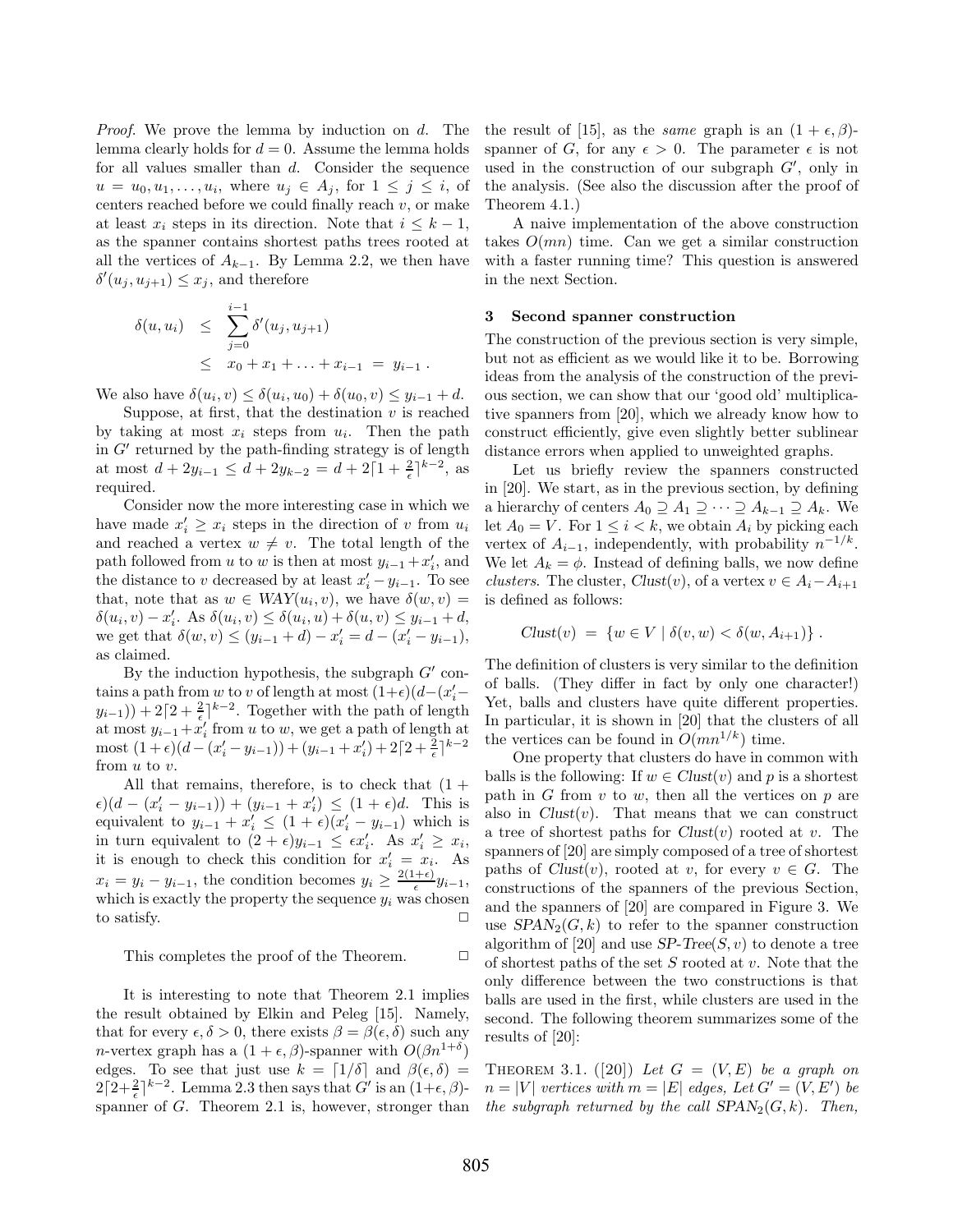| $SPAN_1(G, k): E' \leftarrow \bigcup_{v \in V} SP\text{-Tree}(Ball[v], v)$  |
|-----------------------------------------------------------------------------|
| $SPAN_2(G, k): E' \leftarrow \bigcup_{v \in V} SP\text{-Tree}(Clust(v), v)$ |

Figure 3: A concise description and comparison of the spanner construction algorithm of Section 2, and the algorithm of [20] used in Section 3.

 $G'$  is a  $(2k - 1)$ -spanner of  $G$ *. The expected number of edges in G' is*  $O(kn^{1+1/k})$ *. Furthermore, algorithm*  $SPAN<sub>2</sub>(G, k)$  *can be implemented to run in*  $O(mn^{1/k})$ *expected time.*

Here we show that the subgraph  $G' = (V, E')$ generated by  $SPAN<sub>2</sub>(G, k)$  also gives sublinear distance errors:

THEOREM 3.2. Let  $G = (V, E)$  be a graph on  $n = |V|$ *vertices and let*  $k \geq 2$  *be an integer. Let*  $G' = (V, E')$  *be the subgraph returned by the call*  $SPAN<sub>2</sub>(G, k)$ *. Then,*  $for\ every\ u, v \in V, \ if\ \delta_G(u,v) = d, \ then\ \delta_{G'}(u,v) \leq$  $d + 4(1 + \lceil d^{1/(k-1)} \rceil)^{k-2}$ . In other words,  $\delta_{G'}(u, v) =$  $d + O(d^{1-\frac{1}{k-1}}).$ 

*Proof.* The proof is similar to the proof of Theorem 2.1, with some subtle differences. As before, we use  $\delta(u, v) =$  $\delta_G(u, v)$  to denote distances in G, and  $\delta'(u, v)$  =  $\delta_{G'}(u,v)$  to denote distances in  $G'$ . We show that for every two vertices  $u, v \in V$  such that  $\delta(u, v) = d$ and every  $\epsilon > 0$ , we have  $\delta'(u, v) \leq (1 + \epsilon)d + 2[1 +$  $\frac{2}{\epsilon}$ <sup>2</sup> The choice  $\epsilon = 2d^{-1/(k-1)}$  would then yield the claim of the theorem. To prove the bound  $\delta'(u, v) \leq$  $(1 + \epsilon)d + 2\lceil 1 + \frac{2}{\epsilon} \rceil^{k-2}$ , we use the path-find strategy *FIND-PATH*<sub>2</sub> $(u, v)$  given in Figure 4.

The path-finding strategy  $FIND-PATH<sub>2</sub>(u, v)$  again uses an exponentially growing sequence of integers  $x_i$  to be defined below. It finds a relatively short path in  $G'$ from u to v in the following way. Assume that  $level(u) =$ *i*, i.e.,  $u \in A_i - A_{i+1}$ . Let  $w = FAR(u, v)$ . The path constructed by  $FIND-PATH<sub>2</sub>(u, v)$  starts by walking from u to w along a shortest path of  $G'$ . (Note that this is different from the behavior of  $FIND-PATH_1(u, v)$  which walks to w only if  $w = v$  or  $\delta'(u, w) = \delta(u, w) \geq x_i$ .) If  $w = v$ , we are done. If  $w \neq v$  but  $\delta'(u, w) \geq x_i$ , we apply the path-finding strategy recursively from w. If  $w \neq v$ and  $\delta'(u, w) = \delta(u, w) < x_i$ , then the path generated by  $FIND-PATH<sub>2</sub>(u, v)$  continues by taking a shortest path in G' from w to a vertex  $u' = DIVERT(w, v) \in A_{i+1}$ , to be defined below, and then using the path generated by a recursive call to the path-finding strategy from  $u'$ . In many cases, but not all, the vertex  $u' = DIVERT(w, v)$ is  $p_{i+1}(w)$ . To define  $DIVERT(w, v)$ , we need the following Lemma which is somewhat analogous, though more complicated, than Lemma 2.2:

LEMMA 3.1. *Let*  $u \in A_i - A_{i+1}$ *, where*  $0 \le i < k - 1$ *, let*  $v \in V$  *and let*  $w = FAR(u, v)$ *. If*  $w \neq v$ *, then there exists a vertex*  $u' \in A_{i+1}$ *, which we denote by*  $DIVERT(w, v)$ *, such that*  $\delta'(w, u') \leq \delta(u, w) + 2$  *and*  $\text{either } (i) \ \delta(u', v) \leq \delta(u, v), \text{ or } (ii) \ u' \in A_{i+2} \text{ and }$ <br> $\delta(u', v) \leq \delta(u, v) + 2$  $\delta(u', v) \leq \delta(u, v) + 2.$ 

*Proof.* Let  $p$  be a shortest path from  $u$  to  $v$  in  $G$  that passes through  $w$ . Let  $w'$  be the vertex that follows  $w$ on p. As  $w' \notin \text{WAY}(u, v)$ , we have  $\delta'(u, w') > \delta(u, w')$ . It follows that  $w' \notin Clust(u)$ , and therefore, there exists a vertex  $u_{i+1} \in A_{i+1}$  such that  $\delta(w', u_{i+1}) \leq$  $\delta(u, w')$ . Thus  $\delta(u_{i+1}, v) \leq \delta(u, v)$ . Also  $\delta(w, u_{i+1}) \leq$  $1 + \delta(w', u_{i+1}) \leq 1 + \delta(u, w') \leq \delta(u, w) + 2$ . Thus, if  $\delta'(w, u_{i+1}) = \delta(w, u_{i+1}),$  then we can take  $u' =$  $u_{i+1}$  and condition (i) is satisfied. Otherwise, we have  $w \notin Clust(u_{i+1})$ . Thus, there exists a vertex  $u_{i+2} \in A_{i+2}$  such that  $\delta(w, u_{i+2}) \leq \delta(w, u_{i+1})$ . (For simplicity, we assume that  $u_{i+1} \in A_{i+1} - A_{i+2}$ . The argument can be easily generalized.) Let  $u_{i+2}$  be a vertex with a highest level number satisfying the condition  $\delta(w, u_{i+2}) \leq \delta(w, u_{i+1})$ . It follows then that  $w \in Clust(u_{i+2})$  and therefore  $\delta'(w, u_{i+2}) = \delta(w, u_{i+2})$ .<br>We now have  $\delta(w, w) \leq \delta(w, w) + \delta(w, w)$ . We now have  $\delta(u_{i+2}, v) \leq \delta(u_{i+2}, w) + \delta(w, v) \leq$  $(\delta(u, w) + 2) + \delta(w, v) = \delta(u, v) + 2$ . We can therefore take  $u' = u_{i+2}$  and condition  $(ii)$  is satisfied.  $\Box$ 

We return to the proof of Theorem 3.2. The parameters  $x_i$ , for  $0 \leq i \leq k$ , used by the path-finding strategy are set as follows. We let  $y_i = \lceil 1 + \frac{2}{\epsilon} \rceil^i$ , for  $0 \le i \le k-2$ , and then  $x_i = y_i - y_{i-1}$ , for  $1 \le i \le k-2$ . We also let  $x_0 = 1$  and  $x_{k-1} = \infty$ . We are now ready to prove:

LEMMA 3.2. Let  $u, v \in V$  and suppose that  $\delta(u, v) = d$ . *Then* **FIND-PATH**<sub>2</sub>(u, v) *finds a path from u to v in G*<sup>-</sup> *whose length is at most*  $(1 + \epsilon)d + 2\lceil 1 + \frac{2}{\epsilon} \rceil^{k-2}$ .

*Proof.* We prove the lemma by induction on d. The lemma clearly holds for  $d = 0$ . Assume the lemma holds for all values smaller than d. Consider the sequence  $u = u_0, u_1, \ldots, u_i$ , where  $u_i \in A_i$ , for  $1 \leq i \leq i$ , of centers reached before we could finally reach  $v$ , or directly make at least  $x_i$  steps in its direction. Note that  $i \leq k - 1$ , as the spanner contains shortest paths trees rooted at all the vertices of  $A_{k-1}$ . Let us assume that all the vertices  $u_1, \ldots, u_i$  satisfy condition (i) of Lemma 3.1. (The other case is much more favorable for us, as it amounts to 'jumping' two levels of the hierarchy at almost no extra cost. The simple, but somewhat technical, verification of this claim is omitted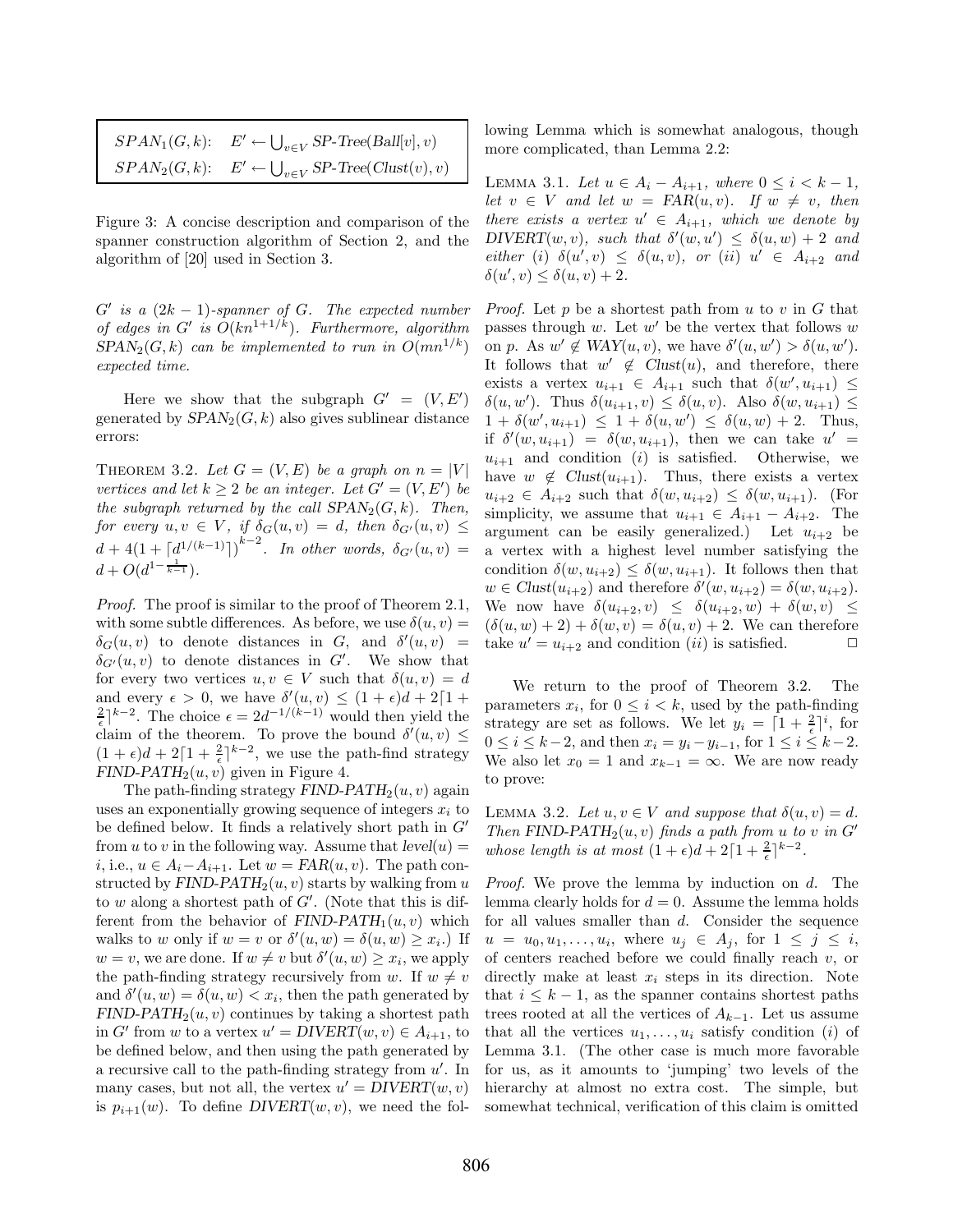*FIND-PATH*<sub>2</sub> $(u, v)$ : if  $u = v$  then return  $i \leftarrow level(u)$  $w \leftarrow FAR(u, v)$  $WALK(u, w)$ if  $w = v$  then return if  $\delta(u, w) \geq x_i$  then  $FIND-PATH<sub>2</sub>(w, v)$ else  $u' \leftarrow DIVERT(w, v)$  $WALK(w, u')$  $FIND-PATH<sub>2</sub>(u', v)$ 

Figure 4: The path-finding strategy used in the proof of Theorem 3.2.

from this extended abstract.) Let  $w_j = FAR(u_j, v)$ , for  $0 \leq j \leq i$ . Thus  $\delta'(u_j, w_j) = \delta(u_j, w_j) \leq x_j - 1$ , for  $0 \leq j < i$ , and  $x'_i = \delta'(u_i, w_i) \geq x_i$ , or  $w_i = v$ . We have  $\delta'(w_j, u_{j+1}) \leq \delta(u_j, w_j) + 2 \leq x_j + 1$ , for  $0 \leq j < i$ .<br>Thus,  $\delta'(w_j, w_j) \leq \delta(w_j, w_j) + \delta(w_j, w_j) \leq (x_j - y_j)$ Thus,  $\delta'(u_j, u_{j+1}) \leq \delta(u_j, w_j) + \delta(w_j, u_{j+1}) \leq (x_j - 1) + (x_{j+1}) - 2x$ . We therefore here  $\delta'(u, u) \leq$  $1) + (x_j + 1) = 2x_j$ . We therefore have  $\delta'(u, u_i) \leq$  $\sum_{j=0}^{i-1} \delta'(u_j, u_{j+1}) \leq 2(x_0 + x_1 + \ldots + x_{i-1}) = 2y_{i-1}$ . By<br>condition (i) we also have  $\delta(u, v) \leq \delta(u, v) - d$ condition (i) we also have  $\delta(u_i, v) \leq \delta(u, v) = d$ .

If  $w_i = v$ , then the path found from u to v is of length at most  $2y_{i-1} + \delta(u_i, v) ≤ d + 2y_{k-2}$  $d+2\lceil 1+\frac{2}{\epsilon}\rceil^{k-2}$ , as required. Suppose therefore that we have made  $x'_i \geq x_i$  steps in the direction of v from  $u_i$  and reached a vertex  $w_i \neq v$ . The total length of the path used is at most  $2y_{i-1} + x'_i$ . Also  $\delta(w_i, v) \leq \delta(u, v) - x'_i$ .<br>Thus by the induction by athesis EIND PATH  $(w, v)$ . Thus, by the induction hypothesis,  $FIND-PATH_{2}(w_{i}, v)$ finds a path of length at most  $(1 + \epsilon)(d - x'_i) + y_{k-2}$ <br>in C' from  $\omega$  to  $\omega$  Concertencting this path to the path in  $G'$  from  $w_i$  to v. Concatenating this path to the path found from  $u$  to  $w_i$ , we get a path of length at most  $(1+\epsilon)(d-x'_i) + (2y_{i-1}+x'_i) + 2y_{k-2}$  in G' from u to v. All that remains, therefore, is to check that  $(1 +$ 

 $\epsilon$ )(d - x'<sub>i</sub>) + (2y<sub>i-1</sub> + x'<sub>i</sub>) ≤ (1 +  $\epsilon$ )d. This is easily seen to be equivalent to  $2y_{i-1} \leq \epsilon x'_i$  which is indeed satisfied as  $x'_i \ge x_i = y_i - y_{i-1}$  and  $y_i \ge (1 + \frac{2}{\epsilon})y_{i-1}$ . □

This completes the proof of the Theorem.  $\Box$ 

#### **4 Emulator construction**

In the previous two sections we constructed sparse subgraphs of an unweighted undirected graph  $G =$  $(V, E)$  that approximated all distances with a sublinear error term in the distance. In this section we show

that even smaller error terms are possible, using the same number of edges, if instead of being restricted to choosing a subset of the edges of the graph, we are allowed to construct an arbitrary *weighted* graph  $G^* = (V, E^*)$  on the vertices of the original graph G. Following [12], we call such graphs *emulators*.

An algorithm for constructing a sparse emulator of a given graph  $G = (V, E)$  is given in Figure 5. The parameter k again determines the number of levels in the center hierarchy, and the tradeoff between the size and the accuracy. We again use a hierarchy  $A_0 \supseteq$  $A_1 \supseteq \cdots \supseteq A_{k-1}$  of k non-empty levels. We again let  $A_k = \phi$ . The hierarchy is, however, chosen in a different way this time. We let  $\nu = 1/(2^k - 1)$  and start again with  $A_0 = V$ . Each element of  $A_i$  then, independently, becomes an element of  $A_{i+1}$  with probability  $|A_i|/n^{1+\nu}$ . Thus  $E[|A_{i+1}|] = |A_i|^2/n^{1+\nu}$ , for  $0 \le i \le k$ . It thus follows easily by induction that  $E[|A_i|] = n^{1-(2^i-1)\nu}$ , for  $0 \leq i \leq k$ . By the definition of  $\nu$ , we then get that  $E[|A_{k-1}|] = n^{(1+\nu)/2}.$ 

For every vertex  $u \in A_i$ , we let  $p_{i+1}(u)$  be a vertex of  $A_{i+1}$  closest to u. (This is what meant by the command  $p_{i+1}(u) \leftarrow \text{CLOSEST}(A_{i+1}, u)$ .) We then define a *ball*  $B_i(u)$  composed of all the vertices of  $A_i$  that are closer to u then  $p_{i+1}(u)$ . The essential difference with respect to the balls defined in Section 2 is that the ball of a vertex of  $A_i$  is now a subset of  $A_i$ . The closed ball  $B_i[u]$  is obtained by adding  $p_{i+1}(u)$  to  $B_i(u)$ . Direct weighted edges from u to all the other vertices of  $B_i[u]$  are added to the emulator. (This is accomplished by the command  $E^* \leftarrow E^* \cup (\{u\} \times B_i[u])$ . The set  $E^*$ is the edge set of the emulator.) The weight of every edge  $(u, v) \in E^*$  added to the spanner is always  $\delta(u, v)$ , the distance from  $u$  to  $v$  in  $G$ . Finally direct edges are added between any pair of vertices of  $A_{k-1}$ . We now claim:

THEOREM 4.1. Let  $G = (V, E)$  be an unweighted graph, *and*  $k \geq 2$  *be an integer. Let*  $G^* = (V, E^*)$  *be the graph returned by a call to*  $EMUL(G, k)$ *. Then, the expected number of edges in*  $G^* = (V, E)$  *is*  $O(k n^{1+1/(2^k-1)})$ . *For every*  $u, v \in V$  *with*  $\delta(u, v) = d$ *, we have*  $d \leq$  $\delta^*(u, v) = d + O(kd^{1-1/(k-1)})$ .

*Proof.* The  $O(k n^{1+1/(2^{k}-1)})$  bound on the expected number of edges in the graph  $G^* = (V, E^*)$  is obtained using standard arguments. The proof is omitted from this extended abstract.

In the sequel, we let  $\delta(u, v) = \delta_G(u, v)$  denote the distance from u to v in G, and  $\delta^*(u, v) = \delta_{G^*}(u, v)$ denote the distance from u to v in the emulator  $G^*$ . As the weight of each edge  $(u, v) \in E^*$  added to the emulator is  $\delta(u, v)$ , we clearly have  $\delta^*(u, v) > \delta(u, v)$ for every  $u, v \in V$ . The interesting part of the proof,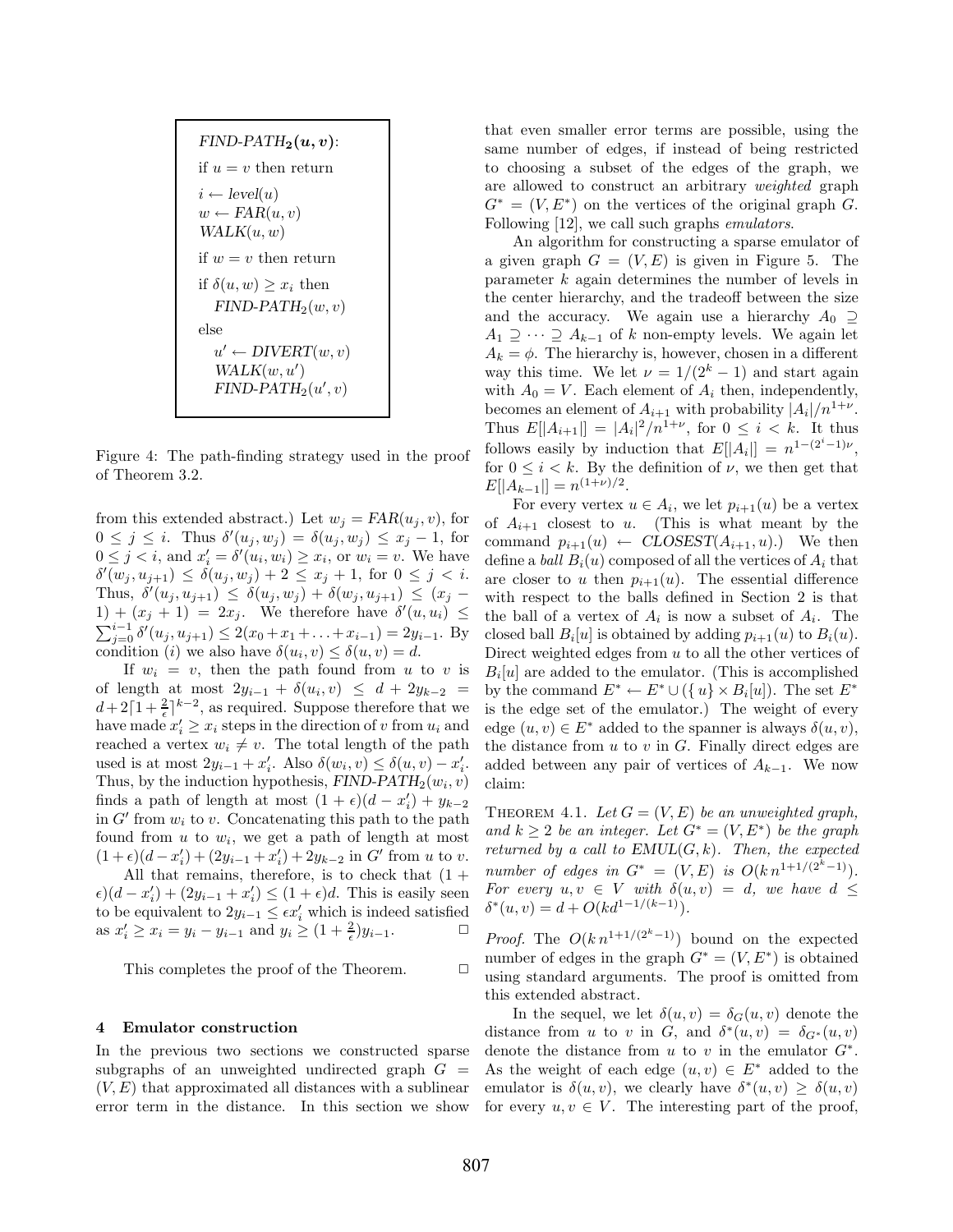$EMUL(G, k)$ :  $\nu = 1/(2^k - 1)$  $A_0 \leftarrow V$  ;  $E^* \leftarrow \phi$ for  $i \leftarrow 0$  to  $k - 2$  $A_{i+1} \leftarrow SAMPLE(A_i, |A_i|/n^{1+\nu})$ for every  $u \in A_i$  $p_{i+1}(u) \leftarrow \text{CLOSEST}(A_{i+1}, u)$  $B_i(u) \leftarrow \{ v \in A_i \mid \delta(u, v) < \delta(u, A_{i+1}) \}$  $B_i[u] = B_i(u) \cup \{p_{i+1}(u)\}\$  $E^* \leftarrow E^* \cup (\{u\} \times B_i[u])$ end-for end-for  $E^* \leftarrow E^* \cup (A_{k-1} \times A_{k-1})$ 



of course, is showing that for every  $u, v \in V$  with  $\delta(u, v) = d$ , we have  $\delta^*(u, v) = d + O(kd^{1-1/(k-1)})$ . We start by proving the following lemma:

LEMMA 4.1. Let  $\Delta > 1$  be an integer. Then, for every  $0 \leq i \leq k$  and every  $u, v \in V$  such that  $\delta(u, v) \leq \Delta^i$ , *either*

(4.1) 
$$
\delta^*(u, v) \le \delta(u, v) + (\Delta + 4)^i - \Delta^i
$$

*or, there exists*  $u_{i+1} \in A_{i+1}$  *such that* 

(4.2) 
$$
\delta^*(u, u_{i+1}) \leq (\Delta + 4)^i.
$$

*Proof.* The proof is by induction on i. For  $i = 0$ , we have to show that if  $\delta(u, v) \leq 1$ , i.e., if  $(u, v) \in E$ , then either  $\delta^*(u, v) = \delta(u, v)$  or there exists  $u_1 \in A_1$ such that  $\delta^*(u, u_1) \leq 1$ . Indeed, if  $\delta^*(u, v) > \delta(u, v)$ then  $(u, v) \notin E^*$  and therefore  $v \notin B_0[u]$ . (We assume that  $u \in A_0 - A_1$ , as otherwise the claim trivially holds by taking  $u_1 = u$ . Let  $u_1 = p_1(u)$ . Then,  $\delta^*(u, u_1) = \delta(u, u_1) \leq \delta(u, v) = 1$ , as required.

We next show that if the claim holds for  $i$ , then it also holds for  $i + 1$ . Let  $u, v \in V$  be such that  $\delta(u, v) \leq \Delta^{i+1}$ . Let p be a shortest path in G from u to v. Let us break p into at most  $\Delta$  segments each of length at most  $\Delta^i$ . (This can always be done as the graph is unweighted.)

If condition (4.1) holds for all these segments, then

$$
\delta^*(u, v) \leq \delta(u, v) + \Delta((\Delta + 4)^i - \Delta^i) \n< \delta(u, v) + (\Delta + 4)^{i+1} - \Delta^{i+1} ,
$$

as required.

Suppose, therefore, condition (4.1) does not hold for at least one of the segments of  $p$ . Let  $u_0$  be the start vertex of the *first* segment of p for which condition  $(4.1)$  does not hold, and let  $v_0$  be the end vertex of the *last* segment of p for which condition (4.1) does not hold. (Note that  $v_0$  is not necessarily the last vertex on the segment beginning with  $u_0$ .) By the induction hypothesis, condition (4.2) holds for both these segments, so we get that there exist  $u_{i+1}, v_{i+1} \in$  $A_{i+1}$  such that both

$$
\delta^*(u_0, u_{i+1}) \leq (\Delta + 4)^i ,
$$
  

$$
\delta^*(v_0, v_{i+1}) \leq (\Delta + 4)^i .
$$

By the triangle inequality

$$
\delta(u_{i+1}, v_{i+1}) \leq \delta(u_{i+1}, u_0) + \delta(u_0, v_0) + \delta(v_0, v_{i+1})
$$
  
 
$$
\leq \delta(u_0, v_0) + 2(\Delta + 4)^i.
$$

There are two cases now. If  $(u_{i+1}, v_{i+1}) \in E^*$ , then  $\delta^*(u_{i+1}, v_{i+1}) = \delta(u_{i+1}, v_{i+1}),$  and then

$$
\delta^*(u, v) \leq \delta^*(u, u_0) + \delta^*(u_0, u_{i+1}) + \delta^*(u_{i+1}, v_{i+1}) +
$$
  
\n
$$
\delta^*(v_{i+1}, v_0) + \delta^*(v_0, v)
$$
  
\n
$$
\leq \delta^*(u, u_0) + (\Delta + 4)^i +
$$
  
\n
$$
(\delta(u_0, v_0) + 2(\Delta + 4)^i) + (\Delta + 4)^i + \delta^*(v_0, v)
$$
  
\n
$$
= \delta(u, v) + \Delta ((\Delta + 4)^i - \Delta^i) + 4(\Delta + 4)^i
$$
  
\n
$$
= \delta(u, v) + (\Delta + 4)^{i+1} - \Delta^{i+1},
$$

as required. To justify the transition from the second to the third line, note that  $\Delta((\Delta + 4)^i - \Delta^i)$  bounds the total error accumulated from  $(4.1)$  over the at most  $\Delta$ segments connecting u to  $u_0$  and  $v_0$  and v.

Finally, suppose that  $(u_{i+1}, v_{i+1}) \notin E^*$ . Let  $u_{i+2} =$  $p_{i+2}(u_{i+1}) \in A_{i+2}$ . As  $v_{i+1} \notin B_{i+1}(u_{i+1})$ , we get that  $\delta(u_{i+1}, u_{i+2}) \leq \delta(u_{i+1}, v_{i+1})$ . Now,

$$
\delta^*(u, u_{i+2}) \leq \delta^*(u, u_0) + \delta^*(u_0, u_{i+1}) + \delta^*(u_{i+1}, u_{i+2})
$$
  
 
$$
\leq \delta^*(u, u_0) + \delta^*(u_0, u_{i+1}) + \delta(u_{i+1}, v_{i+1}).
$$

This expression is smaller than the expression we bounded above. (We even had there the extra terms  $\delta^*(v_{i+1}, v_0) + \delta^*(v_0, v).$  Thus, it is also at most  $\delta(u, v) + (\Delta + 4)^{i+1} - \Delta^{i+1}$ , which is at most  $(\Delta + 4)^{i+1}$  as  $\delta(u, v) \leq \Delta^{i+1}$ . This completes the proof of the lemma.  $\Box$ 

We now return to the proof of Theorem 4.1. We apply Lemma 4.1 with  $i = k - 1$  and  $\Delta = \lceil d^{1/(k-1)} \rceil$ . As  $A_k = \phi$ , condition (4.1) must hold, and therefore

$$
\delta^*(u, v) \leq d + (\Delta + 4)^{k-1} - \Delta^{k-1}
$$
  
\n
$$
\leq (d^{1/(k-1)} + 5)^{k-1}
$$
  
\n
$$
= d + O(k d^{1-1/(k-1)}),
$$